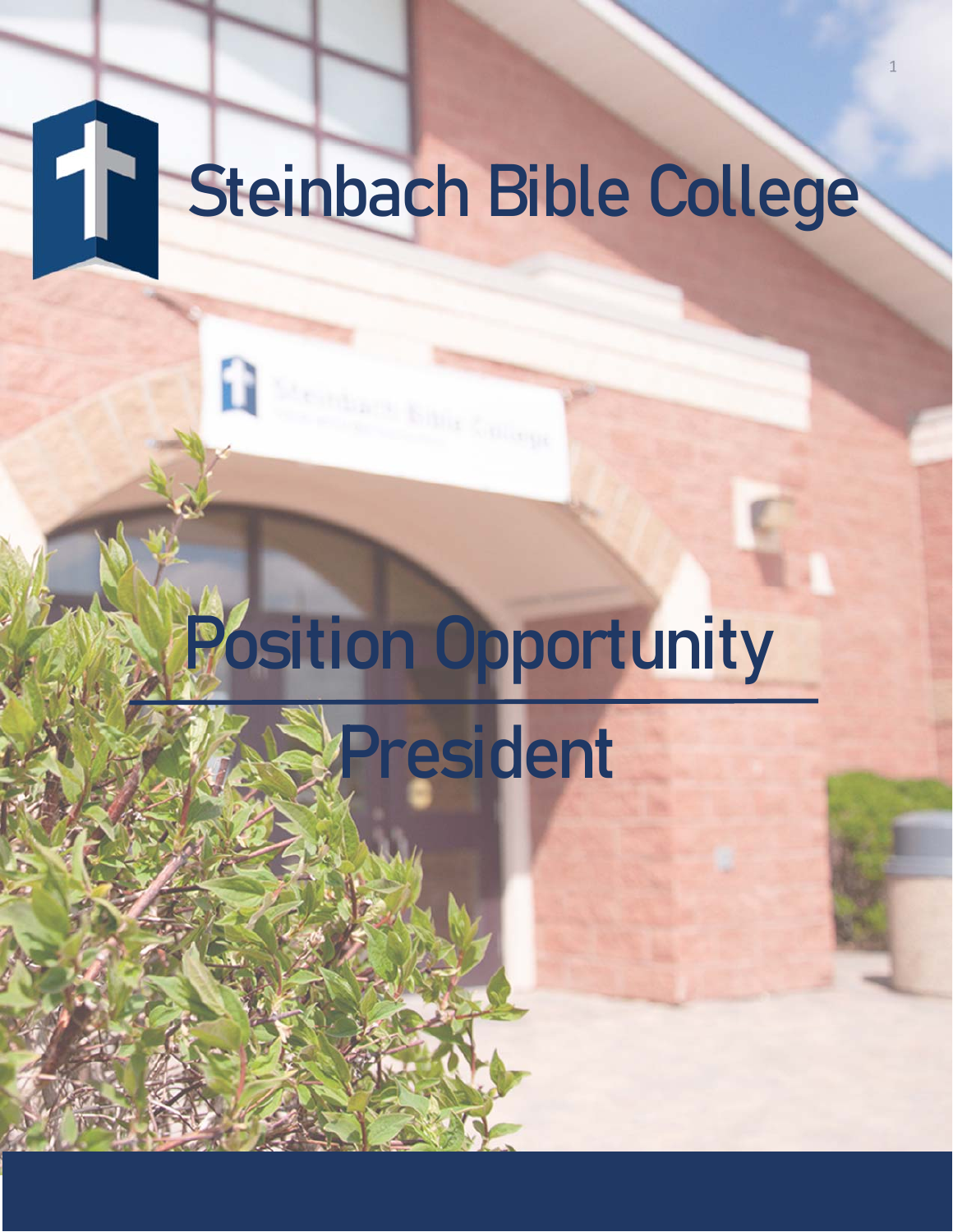# OUR MISSION

SBC is an evangelical Anabaptist college, empowering servant leaders to follow Jesus, serve the church, and engage in the world.

We accomplish this mission through:

- Biblical education that is practical, analytical, relational, and creative.
- Intensive faith and life formation within a discipleship community.
- Developing and discerning ministry skills with a missional focus.
- Relevant biblical and ministry training for congregations.
- Strategic partnerships in education and church ministry.

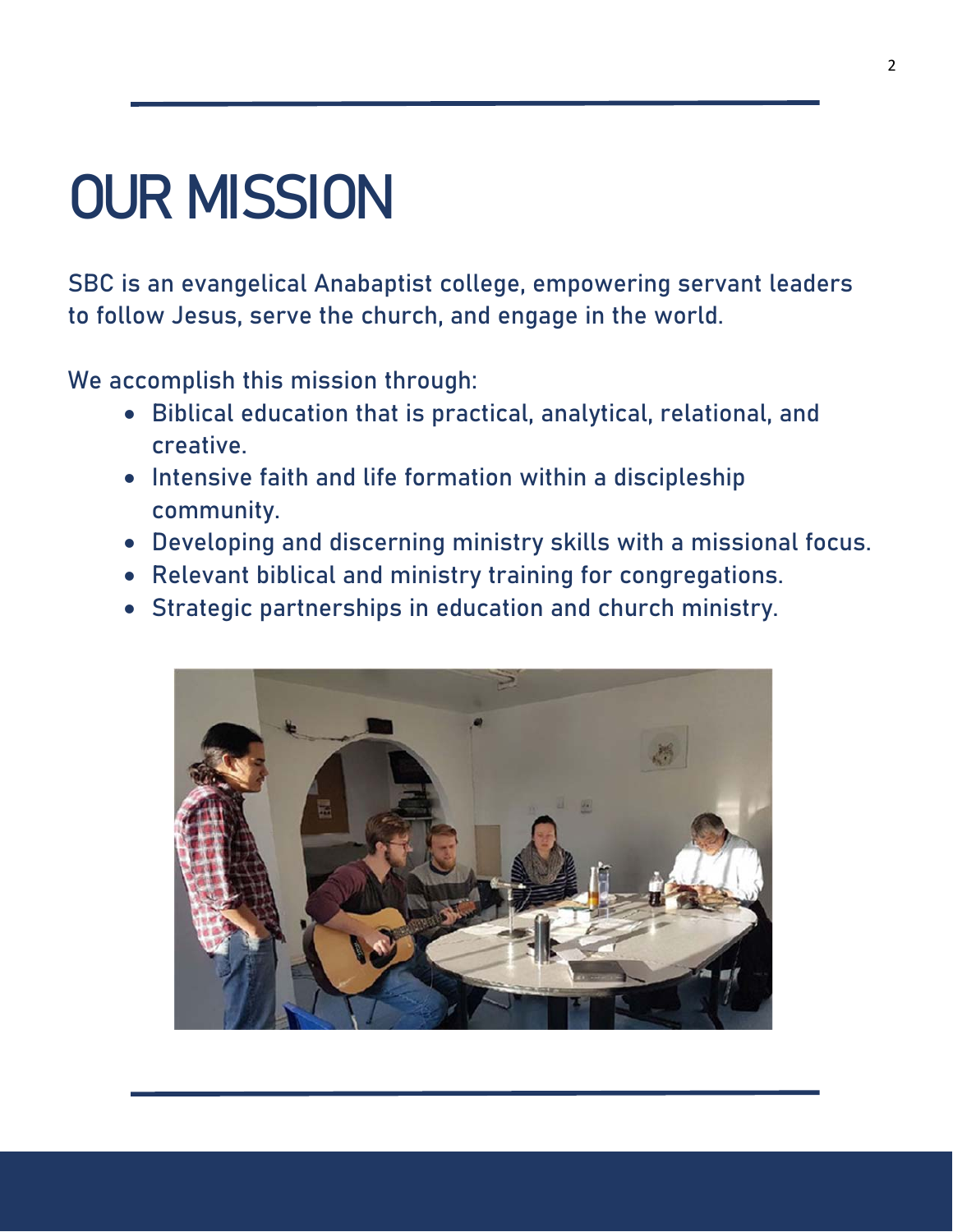# WHY SBC?

#### Clear Focus

At SBC, the Bible is the foundation for learning. Whether you are studying to become a Missionary or going into the workforce, biblical teaching is integrated into the material to develop a worldview consistent with God's revelation in His Word. Our goal is to let Christ shape our life values, spirit, relationships, and skills.

#### Christ-Centred Community

Small class sizes allow for personal attention from our faculty who take the time to build into students lives not just academically, but relationally, emotionally, and spiritually. Living and studying in Christ-centred community helps students grow in faith and character through prayer, encouragement, accountability, worship, and spiritual conversations as part of everyday culture at SBC.

#### Our Mission

We want to launch students into careers and vocations that will saturate our communities and churches with hope, mercy, and the peace of Jesus. The world needs servants and leaders who can confidently integrate their faith with the challenges of life in today's world.

# HISTORY OF SBC

Steinbach Bible College had its beginning as a Bible school when three teacher and 13 students of the Mennonite Brethren and Evangelical Mennonite Brethren churches met for classes from November 16, 1931 to February 21, 1932 in the Steinbach MB Church. Classes resumed in November 1936, with the first class graduating in 1939.

Since its inception, SBC has been committed to training men and women to serve God in the Church. SBC now has over 1,500 graduates serving God and churches in Manitoba, Canada, and internationally. The college now has an enrollment of approximately 110 students each year.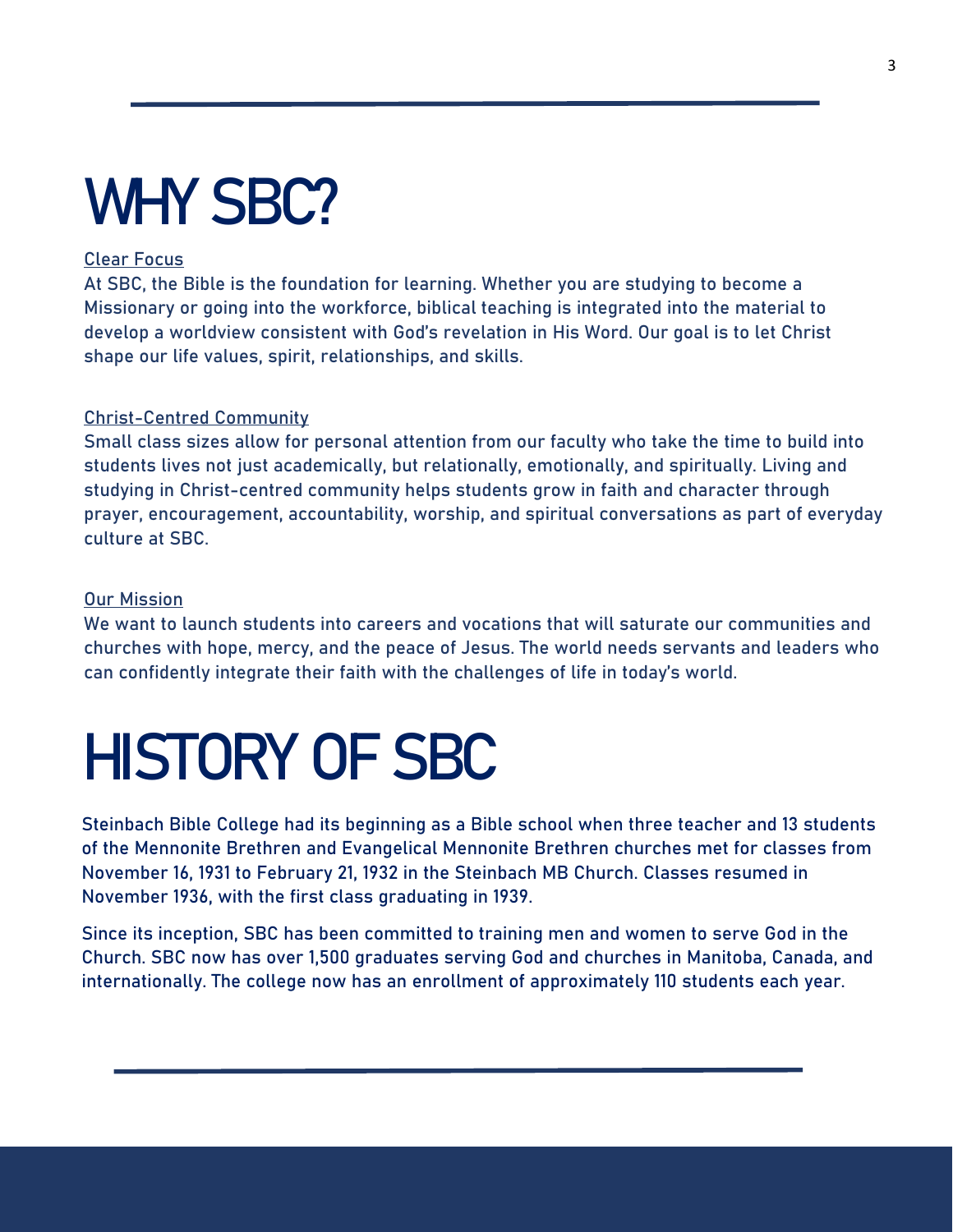# THE JOB



#### Position Summary

The SBC President reports directly to the Board and provides overall supervision of the College, giving leadership and executive direction. The President supervises and implements the objectives of the College as set out in the constitution by having adequate staff, proper facilities, and by working in cooperation with the Staff, Board, and its Partners.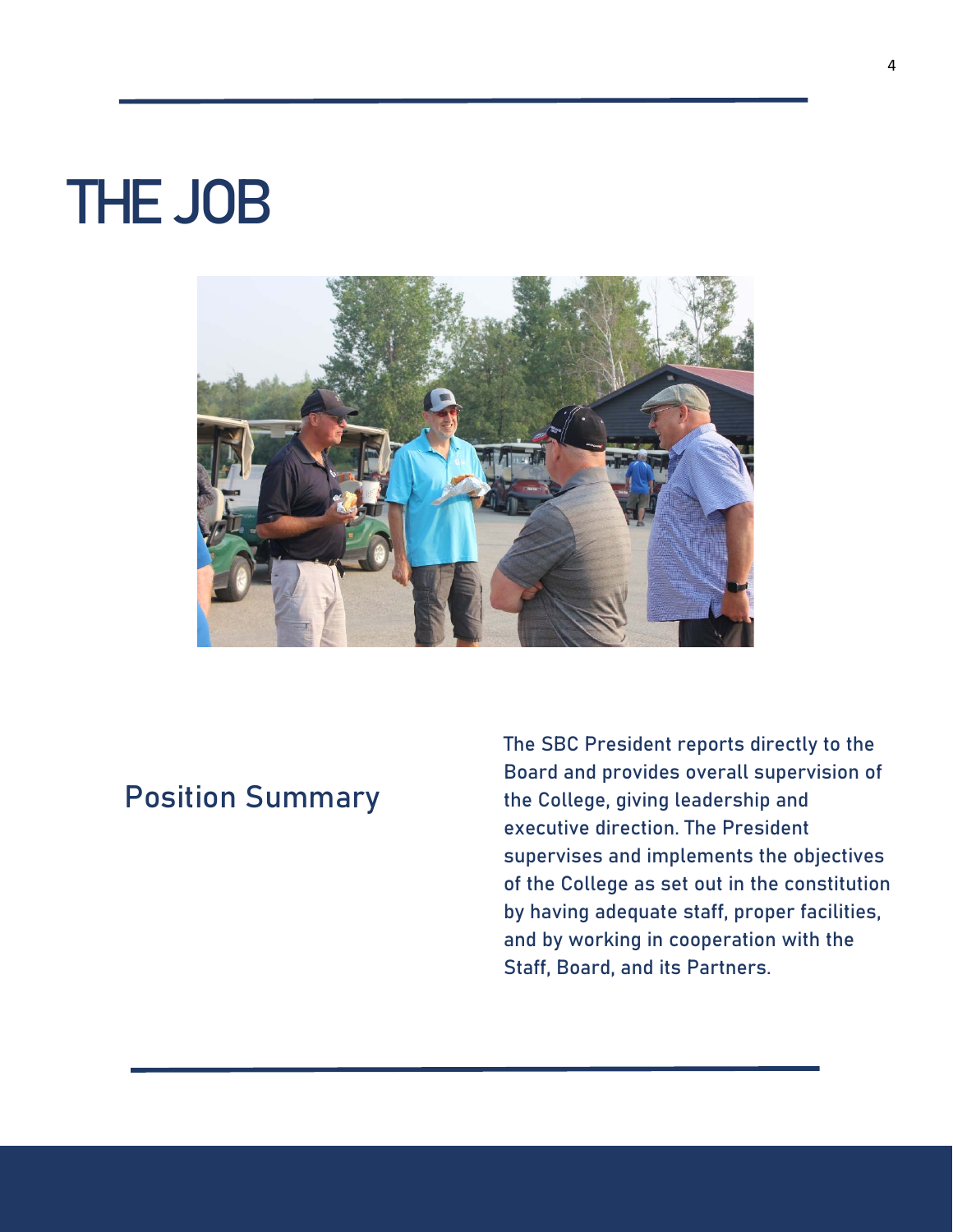### KEY RESPONSIBILITIES

- Working closely with SBC's Board, the President will be the head of implementing the college's visions, missions, and goals while carrying out policies, procedures, and directives.
- Presents comprehensive reports of the College's activities to the Board and its partners on a regular basis.
- Demonstrates Christian integrity in the College's practices and relationships by implementing appropriate policies, ethical business practices, and honest publicity.
- Directs and supports the development of appropriate strategies for attracting funds to the College.
- Demonstrates Christian Integrity in institutional practices and relationships.
- Develops and maintains key donor relationships and alliances.
- Is the official representative and spokesperson of the College and initiates personal contacts and speaking engagements.
- Improves the College's effectiveness through continuous assessment and planning.
- Provides responsible management of finances and resources to accomplish College goals.
- Guides the College in maintaining ABHE accreditation standards.

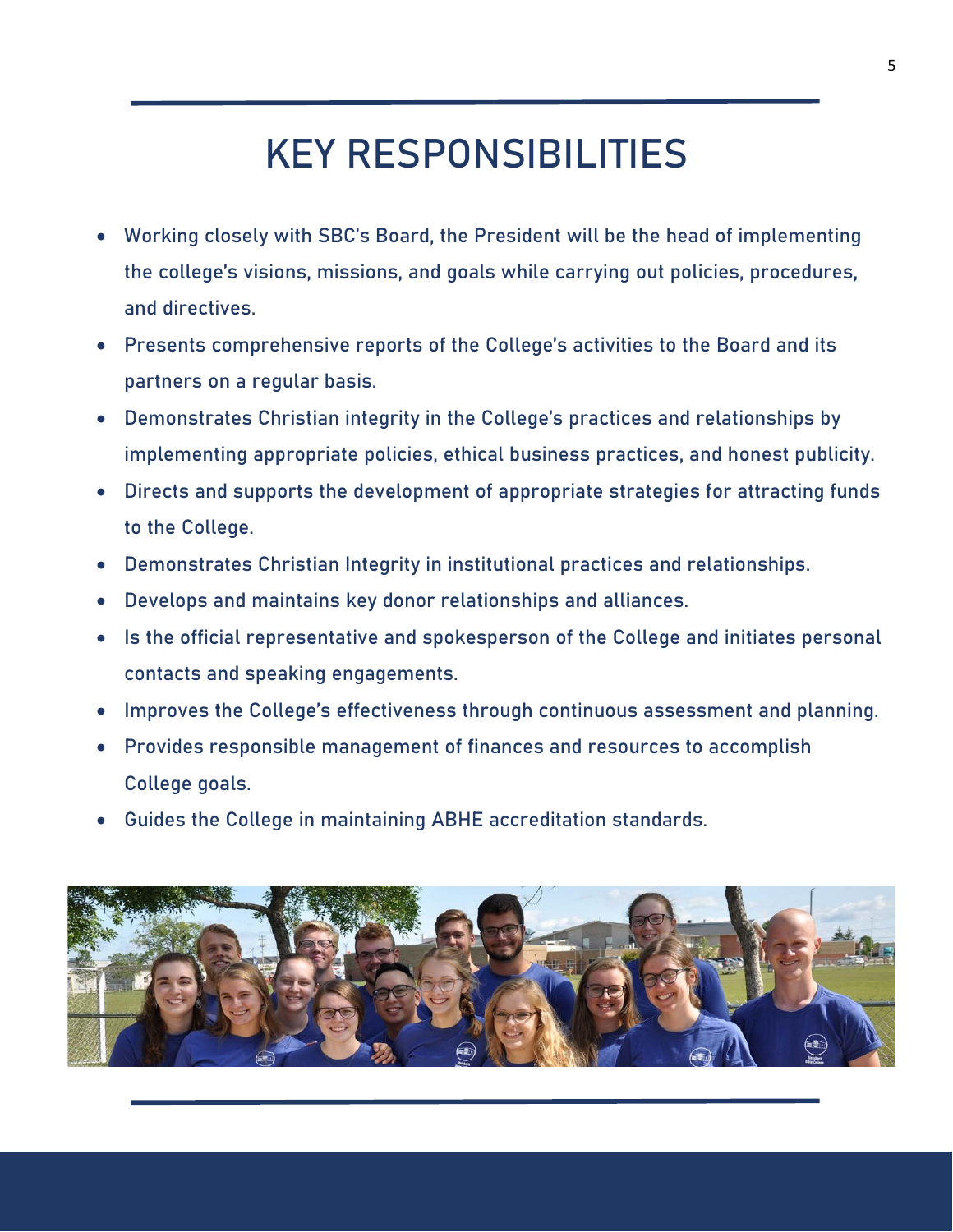

#### SKILLS & ABILITIES

- Demonstrates effective executive, leadership, planning, and organizational abilities.
- Excellent written and oral communication skills.
- Demonstrates and articulates servant leadership.
- Builds and fosters effective teams.
- Develops and maintains working relationships with Staff, Faculty, Board and College Partners.
- Skilled in the use of technology required to carry out the duties and functions of the position.

### **EDUCATION**

- Graduation from a Master's level program from an accredited institution.
- Minimum 10 years recent related experience in a Christian, not for profit or educational organization.

### RELIGIOUS ALIGNMENT

 Ability to agree and sign SBC's Affirmation of Statement of Faith and Affirmation of Lifestyle Statement.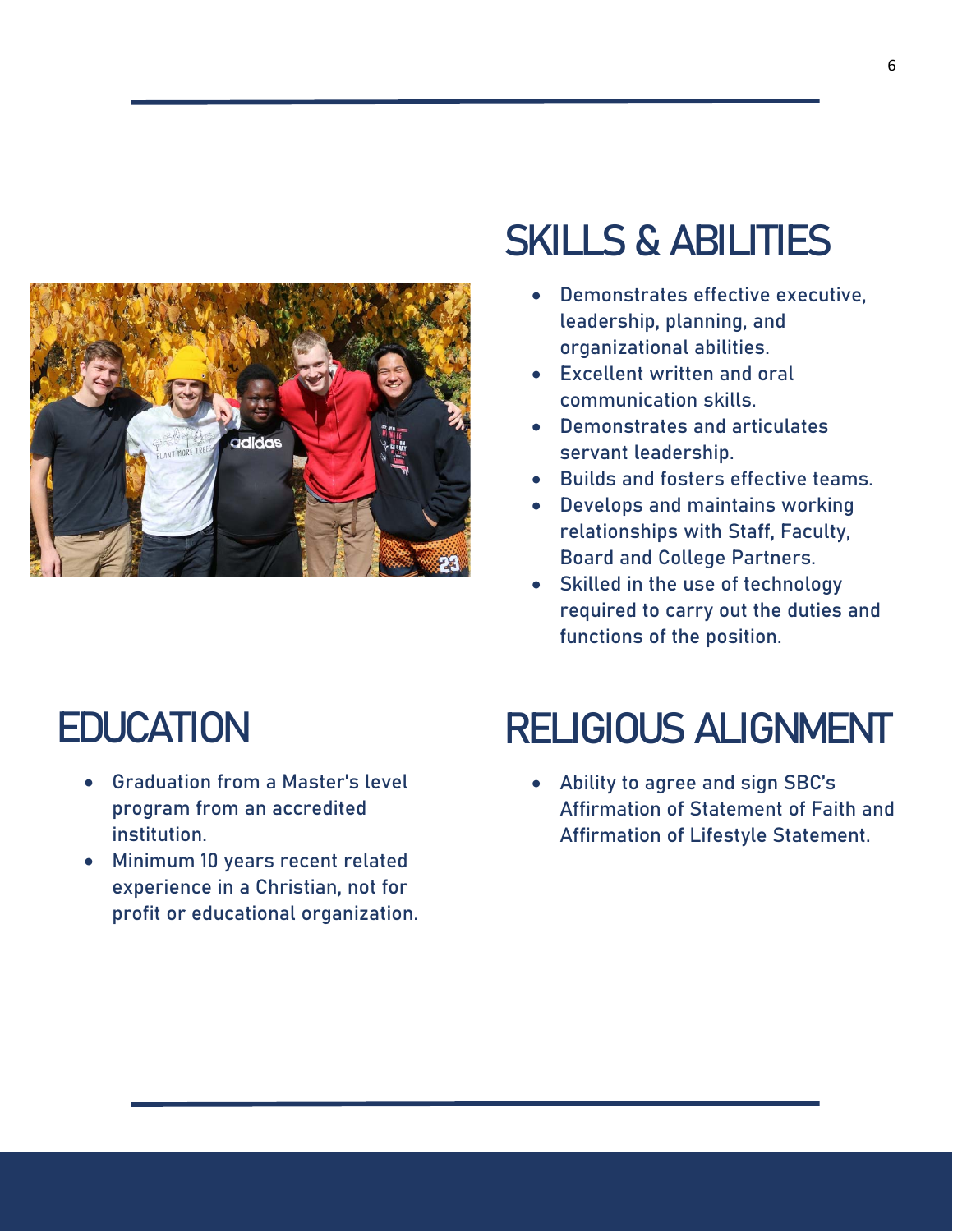## Statement of Faith

1. We believe that the Scriptures of the Old and New Testaments are wholly inspired by God and are the infallible and final authority in faith and life.

2. We believe in one God, eternally existing in three persons: Father, Son, and Holy Spirit.

3. We believe that Jesus Christ was begotten by the Holy Spirit, born of the virgin Mary, and is true God and true man.

4. We believe that man was created in the image of God: that he sinned, and thereby incurred that death which is separation from God; and that all human beings are sinful by nature and in need of redemption which can be accomplished alone by the grace and power of God.

5. We believe that the Lord Jesus Christ died for our sins, according to the Scriptures, as a representative and substitutionary sacrifice; and that all who believe in Him are justified on the ground of His sacrificially shed Blood.

6. We believe that all who receive by faith the Lord Jesus Christ are born again of the Holy Spirit and thereby become children of God with power to overcome sin and to live a life pleasing to God.

7. We believe that a way of life is taught by Christ and the Scriptures which is God's plan for the human individual and for the race, and that those who espouse discipleship of Christ are bound to live in this way, thus manifesting in their personal lives and social relationships the love and holiness of God. We believe that this way of life means also non-resistance to evil by carnal means, the fullest exercise of love, and the resolute abandonment of the use of violence, including warfare. We believe further that the Christian life will of necessity express itself in nonconformity to the world in life and conduct.

8. We believe that the Christian Church consists of believers who have repented from their sins, have accepted Christ by faith, are born again, and sincerely endeavour by the grace of God to live the Christ-life.

9. We believe in the bodily resurrection of all people, the everlasting blessedness of the saved, and the everlasting punishment of the lost.

10. We believe that our generation is responsible for the complete evangelization of this generation and that all believers carry part of this responsibility and should make the reaching of this objective their life's work.